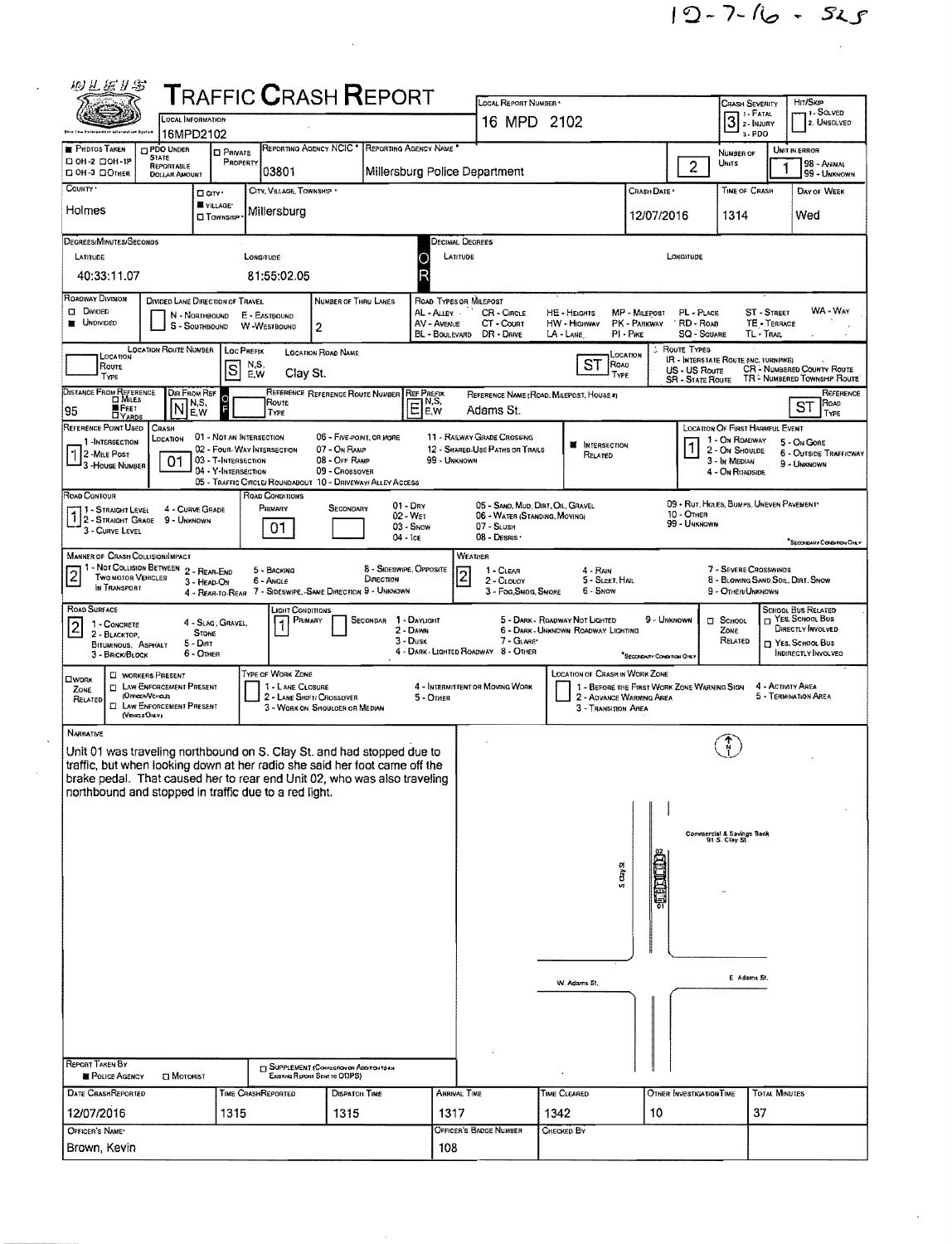| UNIT                                                                                                                                   |                                                                                                                                 |                                                                                  |                                                                                                                               |
|----------------------------------------------------------------------------------------------------------------------------------------|---------------------------------------------------------------------------------------------------------------------------------|----------------------------------------------------------------------------------|-------------------------------------------------------------------------------------------------------------------------------|
|                                                                                                                                        |                                                                                                                                 |                                                                                  | LOCAL REPORT NUMBER<br>16 MPD 2102                                                                                            |
|                                                                                                                                        |                                                                                                                                 | OWNER PHONE NUMBER                                                               | <b>DAMAGE AREA</b>                                                                                                            |
| OWNER NAME: LAST, FIRST, MIDDLE ( C SAME AS DRIVER )<br><b>UNIT NUMBER</b><br>Wagers, Racheal, Dawn                                    |                                                                                                                                 |                                                                                  | <b>DAMAGE SCALE</b><br>FRONT                                                                                                  |
| OWNER ADDRESS: CITY, STATE, ZIP<br><b>CISAME AS DRIVER</b> )                                                                           |                                                                                                                                 | 330-473-3129                                                                     | 2                                                                                                                             |
| 4519 CR 19, Coshocton, OH, 43812                                                                                                       |                                                                                                                                 |                                                                                  | 1 - None<br>□                                                                                                                 |
| LP STATE LICENSE PLATE NUMBER                                                                                                          | VEHICLE IDENTIFICATION NUMBER                                                                                                   | # Occupants                                                                      | 2 - MINOR                                                                                                                     |
| OН<br>GSU6395                                                                                                                          | 1C4NJRFB6DD236523                                                                                                               |                                                                                  | ▫<br>□<br>3 - FUNCTIONAL<br>1                                                                                                 |
| <b>VEHICLE YEAR</b><br><b>VEHICLE MAKE</b>                                                                                             | <b>VEHICLE MODEL</b>                                                                                                            | <b>VEHICLE COLOR</b>                                                             | 4 - DISABLING                                                                                                                 |
| 2013<br>Jeep<br><b>INSURANCE COMPANY</b><br>PROOF OF                                                                                   | Other<br>POLICY NUMBER                                                                                                          | WHI                                                                              | α<br>้อ                                                                                                                       |
| <b>INSURANCE</b><br>State Farm<br>SHOWN                                                                                                | Towen By<br>7313758-B11-35E                                                                                                     |                                                                                  | o<br>9 - UNKNOWN                                                                                                              |
| CARRIER NAME, ADDRESS, CITY, STATE, ZIP                                                                                                |                                                                                                                                 |                                                                                  | <b>CARRIER PHONE</b>                                                                                                          |
| US DOT<br>VEHICLE WEIGHT GVWR/GCWR                                                                                                     | CARGO BODY TYPE                                                                                                                 |                                                                                  | Trafficway Description                                                                                                        |
| 1 - LESS THAN OR EQUAL TO 10K LBS<br>2 - 10,001 то 26,000к LBS                                                                         | 01 - No CARGO BODY TYPE/NOT APPLICABL 09 - POLE<br>01<br>02 - Bus/Van (9-15 Seats, Inc Driver)                                  | 10 - Cargo Tank                                                                  | 1 1 - Two Way, Not Divided<br>2 - TWO-WAY, NOT DIVIDED, CONTINUOUS LEFT TURN LANE                                             |
| HM PLACARD ID NO.<br>3 - MORE THAN 26.000K LBS.                                                                                        | 03 - Bus (16+ Seats, Inc Driver)<br>04 - VEHICLE TOWING ANOTHER VEHICLE                                                         | 11 - FLAT BED<br>12 - Dump                                                       | 3 - Two-Way, Divided, Unprotected (Painted or Grass >4FT.) Media<br>4 - Two-Way, Divided, Positive Median Barrier             |
| <b>HAZARDOUS MATERIAL</b><br><b>HM CLASS</b>                                                                                           | 05 - Logging<br>05 - INTERMODAL CONTAINER CHASIS<br>07 - CARGO VAN ENCLOSED BOX                                                 | 13 - CONCRETE MIXER<br>14 - AUTO TRANSPORTER                                     | 5 - ONE-WAY TRAFFICWAY                                                                                                        |
| $\Box$<br>RELATED<br><b>NUMBER</b>                                                                                                     | 08 - Grain, Chips, Gravel                                                                                                       | 15 - GARBAGE / REFUSE<br><b>D</b> Hit / Skip Unit<br>99 - OTHER/UNKNOWN          |                                                                                                                               |
| Type of Use<br>NON-MOTORIST LOCATION PRIOR TO IMPACT<br>01 - INTERSECTION - MARKED CROSSWAL                                            | UNIT TYPE                                                                                                                       |                                                                                  | PASSENGER VEHICLES (LESS THAN 9 PASSENGERS MED/HEAVY TRUCKS OR COMBO UNITS > 10K LBS BUS/VAN/LIMO(9 OR MORE INCLUDING DRIVER) |
| 1<br>02 - INTERSECTION - NO CROSSWALK<br>03 - INTERSECTION OTHER<br>1 - PERSONAL                                                       | 06<br>01 - Sub-COMPACT<br>02 - COMPACT                                                                                          |                                                                                  | 13 - SINGLE UNIT TRUCK OR VAN ZAXLE, 6 TIRES 21 - BUS/VAN (9-15 SEATS INC DAMER)                                              |
| 04 - MIDBLOCK - MARKED CROSSWALK<br>2 - COMMERCIAL<br>05 - TRAVEL LANE - OTHER LOCATION                                                | 99 - UNKNOWN 03 - MID SIZE<br>OR HIT/SKIP<br>04 - Full Size                                                                     | 14 - SINGLE UNIT TRUCK: 3+ AXLES<br>15 - SINGLE UNIT TRUCK / TRAILER             | 22 - BUS (16+ SEATS, INC DRIVER)<br>Non-Matorist                                                                              |
| 06 - BICYCLE LANE<br>3 - GOVERNMENT<br>07 - Shoulder/Roadside                                                                          | 05 - MINIVAN<br>06 - SPORT UTILITY VEHICLE                                                                                      | 16 - TRUCK/TRACTOR (BOBTAIL)<br>17 - TRACTOR/SEMI-TRAILER                        | 23 - ANIMAL WITH RIDER<br>24 - ANIMAL WITH BUGGY, WAGON, SURREY                                                               |
| 08 - Sidewalk<br>09 - MEDIAN/CROSSING ISLAND<br>IN EMERGENCY                                                                           | 07 - Pickup<br>08 - VAN                                                                                                         | 18 - TRACTOR/DOUBLE<br>19 - TRACTOR/TRIPLES<br>20 - OTHER MED/HEAVY VEHICLE      | 25 - BICYCLE/PEDACYCLIST<br>26 - PEDESTRIAN/SKATER<br>27 - OTHER NON-MOTORIST                                                 |
| 10 - DRIVE WAY ACCESS<br>RESPONSE<br>11 - SHARED-USE PATH OR TRAIL                                                                     | 09 - MOTORCYCLE<br>10 - MOTORIZED BICYCLE                                                                                       |                                                                                  |                                                                                                                               |
| 12 - NON-TRAFFICWAY AREA<br>99 - OTHER/UNKNOWN                                                                                         | 11 - SNOWMOBILE/ATV<br>12 - OTHER PASSENGER VEHICLE                                                                             | HAS HM PLACARD                                                                   |                                                                                                                               |
| <b>SPECIAL FUNCTION 01 - NONE</b><br>09 - AMBULANCE<br>02 - Taxi<br>$10 -$ FIRE                                                        | 17 - FARM VEHICLE<br><b>MOST DAMAGED AREA</b><br>18 - FARM EQUIPMENT                                                            | 01 - NONE<br>08 - LEFT SIDE                                                      | ACTION<br>99 - UNKNOWN<br>1 - Non-Contact                                                                                     |
| 01<br>03 - RENTAL TRUCK (OVER 10KLBS)<br>11 - HIGHWAY/MAINTENANCE<br>04 - Bus - SCHOOL (PUBLIC OR PRIVATE) 12 - MILITARY               | 02<br>19 - Мотокноме<br>20 - GOLF CART                                                                                          | 02 - CENTER FRONT<br>09 - LEFT FRONT<br>03 - RIGHT FRONT<br>10 - Top and Windows | 3 2 - NON-COLLISION<br>3 - STRIKING                                                                                           |
| 05 - Bus - Transit<br>13 - Pouce<br>06 - Bus - Charter<br>14 - PUBLIC UTILITY                                                          | 21 - TRAIN<br><b>IMPACT ARE 04 - RIGHT SIDE</b><br>22 - OTHER (EXPLAININ NARRATIVE)<br>02                                       | 11 - UNDERCARRIAGE<br>05 - Right Rear<br>12 - LOAD/TRAILER                       | 4 - STRUCK<br>5 - STRIKING/STRUCK                                                                                             |
| 07 - Bus - SHUTTLE<br>15 - OTHER GOVERNMENT<br>08 - Bus - OTHER<br>16 - CONSTRUCTION EOIP.                                             |                                                                                                                                 | 06 - REAR CENTER<br>13 - TOTAL (ALL AREAS)<br>07 - LEFT REAR<br>14 - Отнев       | 9 - UNKNOWN                                                                                                                   |
| PRE-CRASH ACTIONS                                                                                                                      |                                                                                                                                 |                                                                                  |                                                                                                                               |
| MOTORIST<br>01<br>01 - STRAIGHT AHEAD<br>07 - MAKING U-TURN                                                                            | 13 - NEGOTIATING A CURVE                                                                                                        | NON-MOTORIST<br>15 - ENTERING OR CROSSING SPECIFIED LOCATIO                      | 21 - OTHER NON-MOTORIST ACTION                                                                                                |
| 02 - BACKING<br>08 - ENTERING TRAFFIC LANE<br>03 - CHANGING LANES<br>09 - LEAVING TRAFFIC LANE<br>99 - UNKNOWN                         | 14 - Отнев Мотовіѕт Астіо                                                                                                       | 16 - WALKING, RUNNING, JOGGING, PLAYING, CYCLING<br>17 - WORKING                 |                                                                                                                               |
| 04 - OVERTAKING/PASSING<br>10 - PARKED<br>05 - MAKING RIGHT TURN<br>06 - MAKING LEFT TURN                                              | 11 - SLOWING OR STOPPED IN TRAFFIC                                                                                              | 18 - PUSHING VEHICLE<br>19 - APPROACHING OR LEAVING VEHICLE<br>20 - Standing     |                                                                                                                               |
| 12 - DRIVERLESS<br><b>CONTRIBUTING CIRCUMSTANCE</b>                                                                                    |                                                                                                                                 |                                                                                  | <b>VEHICLE DEFECTS</b>                                                                                                        |
| MOTORIST<br>Primary<br>01 - None                                                                                                       | NON MOTORIST<br>22 - None<br>11 - IMPROPER BACKING                                                                              |                                                                                  | 01 - TURN SIGNALS<br>02 - HEAD LAMPS                                                                                          |
| 09<br>02 - FAILURE TO YIELD<br>03 - RAN RED LIGHT                                                                                      | 12 - IMPROPER START FROM PARKED POSITION<br>24 - DARTING<br>13 - Stopped or PARKED ILLEGALLY                                    | 23 - IMPROPER CROSSING                                                           | 03 - TAIL LAMPS<br>04 - BRAKES                                                                                                |
| 04 - RAN STOP SIGN<br>05 - Exceeded Speed Limit<br>SECONDARY                                                                           | 14 - OPERATING VEHICLE IN NEGLIGENT MANNER<br>15 - SWERING TO AVOID (DUE TO EXTERNAL CONDITIONS)                                | 25 - LYING AND/OR ILLEGALLY IN ROADWAY<br>26 - FALURE TO YIELD RIGHT OF WAY      | 05 - STEERING<br>06 - TIRE BLOWOUT                                                                                            |
| 06 - Unsafe Speed<br>07 - IMPROPER TURN                                                                                                | 16 - WRONG SIDE/WRONG WAY<br>17 - FALURE TO CONTROL<br>28 - INATTENTIVE                                                         | 27 - NOT VISIBLE (DARK CLOTHING)                                                 | 07 - WORN OR SLICK TIRES<br>08 - TRAILER EQUIPMENT DEFECTIVE                                                                  |
| 08 - LEFT OF CENTER<br>09 - FOLLOWED TOO CLOSELY/ACDA<br>99 - UNKNOWN<br>10 - IMPROPER LANE CHANGE                                     | 18 - VISION OBSTRUCTION<br>19 - OPERATING DEFECTIVE EQUIPMENT                                                                   | 29 - FAILURE TO OBEY TRAFFIC SIGNS<br>/SIGNALS/OFFICER                           | 09 - MOTOR TROUBLE<br>10 - DISABLED FROM PRIOR ACCIDENT                                                                       |
| <b>PASSING OFF ROAD</b>                                                                                                                | 20 - LOAD SHIFTING/FALLING/SPILLING<br>21 - OTHER IMPROPER ACTION                                                               | 30 - Wrong Side of the Road<br>31 - OTHER NON-MOTORIST ACTION                    | 11 - OTHER DEFECTS                                                                                                            |
| <b>SEQUENCE OF EVENTS</b><br>5<br>6                                                                                                    | NON-COLLISION EVENTS<br>01 - OVERTURN/ROLLOVER                                                                                  | 06 - EQUIPMENT FAILURE                                                           | 10 - Cross Median                                                                                                             |
| 20<br>FIRST<br>Most                                                                                                                    | 02 - FIRE/EXPLOSION<br>03 - IMMERSION                                                                                           | (BLOWN TIRE, BRAKE FAILURE, ETC)<br>07 - SEPARATION OF UNITS                     | 11 - Cross CENTER LINE<br>OPPOSITE DIRECTION OF TRAVEL                                                                        |
| 99 - UNKNOWN<br><b>HARMFUL</b><br><b>HARMFUL</b><br>EVENT<br>EVENT                                                                     | 04 - JACKKNIFE<br>05 - CARGO/EQUIPMENT LOSS OR SHIFT 09 - RAN OFF ROAD LEFT                                                     | 08 - RAN OFF ROAD RIGHT                                                          | 12 - DOWNHILL RUNAWAY<br>13 - OTHER NON-COLLISION                                                                             |
| COLLISION WITH PERSON, VEHICLE OR OBJECT NOT FIXED                                                                                     | COLLISION WITH FIXED, OBJECT                                                                                                    |                                                                                  |                                                                                                                               |
| 14 - PEDESTRIAN<br>21 - PARKED MOTOR VEHICLE<br>15 - PEDALCYCLE<br>22 - WORK ZONE MAINTENANCE EQUIPMENT                                | 25 - IMPACT ATTENUATOR/CRASH CUSHION33 - MEDIAN CABLE BARRIER<br>26 - BRIDGE OVERHEAD STRUCTURE<br>27 - BRIDGE PIER OR ABUTMENT | 34 - MEDIAN GUARDRAIL BARRIER<br>35 - MEDIAN CONCRETE BARRIER                    | 41 - OTHER POST, POLE<br><b>48 - TREE</b><br>49 - FIRE HYDRANT<br>OR SUPPORT<br>42 - CULVERT<br>50 - WORK ZONE MAINTENANCE    |
| 16 - RAILWAY VEHICLE (TRAIN, ENGINE)<br>23 - STRUCK BY FALLING, SHIFTING CARGO<br>17 - Animal - Farm<br>OR ANYTHING SET IN MOTION BY A | 28 - BRIDGE PARAPET<br>29 - BRIDGE RAIL                                                                                         | 36 - MEDIAN OTHER BARRIER<br>37 - TRAFFIC SIGN POST                              | 43 - CuRB<br>EQUIPMENT<br>44 - Олсн<br>51 - WALL, BUILDING, TUNNEL                                                            |
| 18 - Animal - Deer<br><b>MOTOR VEHICLE</b><br>19 - ANIMAL -OTHER<br>24 - OTHER MOVABLE OBJECT                                          | 30 - GUARDRAIL FACE<br>31 - GUARDRALEND                                                                                         | 38 - OVERHEAD SIGN POST<br>39 - LIGHT/LUMINARIES SUPPORT                         | 45 - EMBANKMENT<br>52 - OTHER FIXED OBJECT<br>46 - FENCE                                                                      |
| 20 - MOTOR VEHICLE IN TRANSPORT                                                                                                        | 32 - PORTABLE BARRIER                                                                                                           | 40 - UTILITY POLE                                                                | 47 - MAILBOX                                                                                                                  |
| UNIT SPEED<br>POSTEO SPEED<br><b>TRAFFIC CONTROL</b><br>01 - No CONTROLS                                                               | 07 - RAILROAD CROSSBUCKS<br>13 - Crosswalk Lines                                                                                | <b>UNIT DIRECTION</b><br>FROM                                                    | 1 - North<br>5 - Northeast<br>9 - UNKNOWN<br><b>6 - NORTHWEST</b><br>То<br>2 - South                                          |
| 5<br>25<br>04<br>02 - S top Sign<br>03 - Yield Sign                                                                                    | 14 - WALK/DON'T WALK<br>08 - RAILROAD FLASHERS<br>09 - RAILROAD GATES<br>15 - O THER                                            |                                                                                  | 3 - East<br>7 - SOUTHEAST<br>4 - West<br>8 - SOUTHWEST                                                                        |
| 04 - Traffic Signal<br>∎ Stated<br>05 - TRAFFIC FLASHERS                                                                               | 10 - COSTRUCTION BARRICADE<br>16 - Not Reported<br>11 - PERSON (FLAGGER, OFFICER                                                |                                                                                  |                                                                                                                               |
| <b>D</b> ESTIMATED<br>06 - SCHOOL ZONE                                                                                                 | <b>12 - PAVEMENT MARKINGS</b>                                                                                                   |                                                                                  |                                                                                                                               |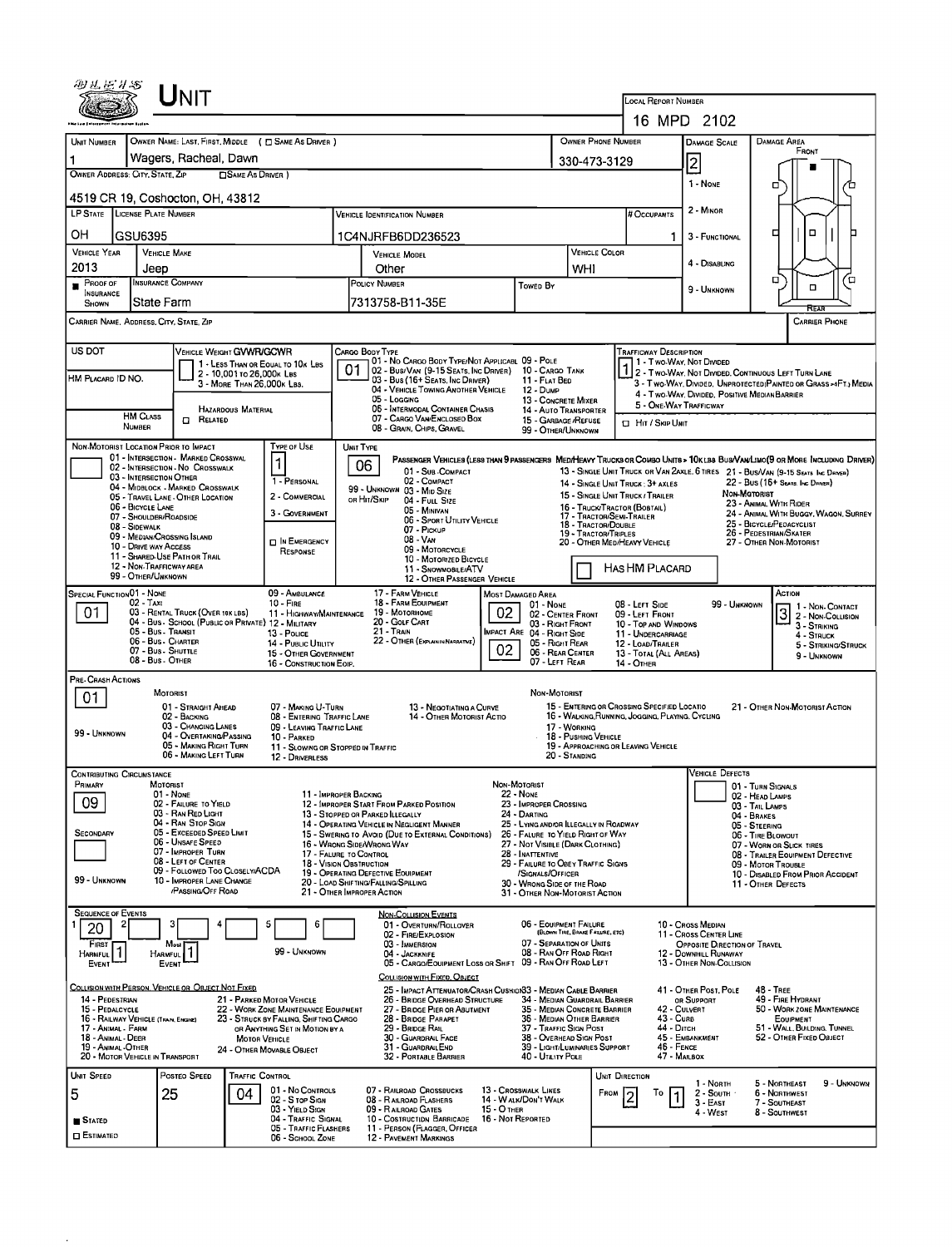|                                                            | ${\sf UnIT}$                                                                           |                                                                          |                                                                                                                                    |             |                                                                             |                                             | LOCAL REPORT NUMBER                                                                                                  |                                                        |                                                    |                                                                  |             |
|------------------------------------------------------------|----------------------------------------------------------------------------------------|--------------------------------------------------------------------------|------------------------------------------------------------------------------------------------------------------------------------|-------------|-----------------------------------------------------------------------------|---------------------------------------------|----------------------------------------------------------------------------------------------------------------------|--------------------------------------------------------|----------------------------------------------------|------------------------------------------------------------------|-------------|
|                                                            |                                                                                        |                                                                          |                                                                                                                                    |             |                                                                             |                                             | 16 MPD 2102                                                                                                          |                                                        |                                                    |                                                                  |             |
| UNIT NUMBER                                                | OWNER NAME: LAST, FIRST, MIDDLE ( C SAME AS DRIVER )                                   |                                                                          |                                                                                                                                    |             |                                                                             | OWNER PHONE NUMBER                          |                                                                                                                      | <b>DAMAGE SCALE</b>                                    |                                                    | <b>DAMAGE AREA</b><br>FRONT                                      |             |
| $\overline{2}$                                             | Brand, Brett, M.                                                                       |                                                                          |                                                                                                                                    |             |                                                                             | 330-231-1011                                |                                                                                                                      | $ \bar{2} $                                            |                                                    | п                                                                |             |
| OWNER ADDRESS: CITY, STATE, ZIP                            | □ SAME AS DRIVER )                                                                     |                                                                          |                                                                                                                                    |             |                                                                             |                                             |                                                                                                                      | 1 - None                                               | о                                                  |                                                                  | О           |
| 2715 TR 414, Dundee, OH, 44624                             |                                                                                        |                                                                          |                                                                                                                                    |             |                                                                             |                                             |                                                                                                                      |                                                        |                                                    |                                                                  |             |
| LP STATE LICENSE PLATE NUMBER                              |                                                                                        |                                                                          | <b>VEHICLE IDENTIFICATION NUMBER</b>                                                                                               |             |                                                                             |                                             | <b># Occupants</b>                                                                                                   | 2 - Minor                                              |                                                    |                                                                  |             |
| OН<br>GKY1733                                              |                                                                                        |                                                                          | 1FMCU9G94DUC56470                                                                                                                  |             |                                                                             |                                             | 1                                                                                                                    | 3 - FUNCTIONAL                                         | □                                                  | о                                                                |             |
| <b>VEHICLE YEAR</b>                                        | <b>VEHICLE MAKE</b>                                                                    |                                                                          | <b>VEHICLE MODEL</b>                                                                                                               |             |                                                                             | VEHICLE COLOR                               |                                                                                                                      |                                                        |                                                    |                                                                  |             |
| 2013<br>Ford                                               |                                                                                        |                                                                          | Escape                                                                                                                             |             |                                                                             | <b>BLK</b>                                  |                                                                                                                      | 4 - DISABLING                                          |                                                    |                                                                  |             |
| $P_{\text{ROOF OF}}$                                       | <b>INSURANCE COMPANY</b>                                                               |                                                                          | POLICY NUMBER                                                                                                                      |             | Towed By                                                                    |                                             |                                                                                                                      | 9 - UNKNOWN                                            | о                                                  |                                                                  | o           |
| <b>INSURANCE</b><br>SHOWN                                  | American Select                                                                        |                                                                          | WNP1474216                                                                                                                         |             |                                                                             |                                             |                                                                                                                      |                                                        |                                                    |                                                                  |             |
| CARRIER NAME, ADDRESS, CITY, STATE, ZIP                    |                                                                                        |                                                                          |                                                                                                                                    |             |                                                                             |                                             |                                                                                                                      |                                                        |                                                    | CARRIER PHONE                                                    |             |
|                                                            |                                                                                        |                                                                          |                                                                                                                                    |             |                                                                             |                                             |                                                                                                                      |                                                        |                                                    |                                                                  |             |
| US DOT                                                     | VEHICLE WEIGHT GVWR/GCWR                                                               |                                                                          | Cargo Body Type<br>01 - No CARGO BODY TYPE/NOT APPLICABL 09 - POLE                                                                 |             |                                                                             |                                             | Trafficway Description<br>1 - Two-Way, Not Divided<br>1 2 - Two Way, Not Divided                                     |                                                        |                                                    |                                                                  |             |
| HM PLACARD ID NO.                                          | 2 - 10,001 To 26,000 k Las                                                             | 1 - LESS THAN OR EQUAL TO 10K LBS                                        | 01<br>02 - Bus/ Van (9-15 Seats, Inc Driver)<br>03 - Bus (16+ SEATS, INC DRIVER)                                                   |             | 10 - Cargo Tank<br>11 - FLAT BED                                            |                                             |                                                                                                                      |                                                        |                                                    | 2 - Two-Way, Not Divided, Continuous Left Turn Lane              |             |
|                                                            | 3 - MORE THAN 26,000K LBS.                                                             |                                                                          | 04 - VEHICLE TOWING ANOTHER VEHICLE                                                                                                |             | 12 - Dump                                                                   |                                             |                                                                                                                      | 4 - Two-Way, Divideo, Positive Median Barrier          |                                                    | 3 - Two-Way, Divided, UNPROTECTED (PAINTED OR GRASS >4FT.) MEDIA |             |
|                                                            | <b>HAZARDOUS MATERIAL</b>                                                              |                                                                          | 05 - Logging<br>06 - INTERMODAL CONTAINER CHASIS                                                                                   |             | 13 - CONCRETE MIXER<br>14 - AUTO TRANSPORTER                                |                                             | 5 - ONE-WAY TRAFFICWAY                                                                                               |                                                        |                                                    |                                                                  |             |
| <b>HM CLASS</b><br><b>NUMBER</b>                           | $\Box$ Related                                                                         |                                                                          | 07 - CARGO VAN/ENCLOSED BOX<br>08 - GRAIN, CHIPS, GRAVEL                                                                           |             | 15 - GARBAGE / REFUSE<br>99 - OTHER/UNKNOWN                                 |                                             | HIT / SKIP UNIT                                                                                                      |                                                        |                                                    |                                                                  |             |
| NON-MOTORIST LOCATION PRIOR TO IMPACT                      |                                                                                        | TYPE OF USE                                                              | UNIT TYPE                                                                                                                          |             |                                                                             |                                             |                                                                                                                      |                                                        |                                                    |                                                                  |             |
|                                                            | 01 - INTERSECTION - MARKED CROSSWAL<br>02 - INTERSECTION - NO CROSSWALK                |                                                                          | PASSENGER VEHICLES (LESS THAN 9 PASSENGERS MEDIMEAVY TRUCKS OR COMBO UNITS > 10K LBS BUS/VAMLIMO(9 OR MORE INCLUDING DRIVER)<br>06 |             |                                                                             |                                             |                                                                                                                      |                                                        |                                                    |                                                                  |             |
| 03 - INTERSECTION OTHER                                    |                                                                                        | 1 - PERSONAL                                                             | 01 - SUB-COMPACT<br>02 - COMPACT                                                                                                   |             |                                                                             |                                             | 13 - SINGLE UNIT TRUCK OR VAN 2AXLE, 6 TIRES 21 - BUS/VAN (9-15 SEATS INC DAMER)<br>14 - SINGLE UNIT TRUCK: 3+ AXLES |                                                        |                                                    | 22 - BUS (16+ SEATS, INC DRWER)                                  |             |
|                                                            | 04 - MIDBLOCK - MARKED CROSSWALK<br>05 - TRAVEL LANE - OTHER LOCATION                  | 2 - COMMERCIAL                                                           | 99 - UNKNOWN 03 - MID SIZE<br>OR HIT/SKIP<br>04 - FULL SIZE                                                                        |             |                                                                             |                                             | 15 - SINGLE UNIT TRUCK / TRAILER                                                                                     |                                                        | NON-MOTORIST<br>23 - ANIMAL WITH RIDER             |                                                                  |             |
| 06 - BICYCLE LANE<br>07 - Shoulder/Roadside                |                                                                                        | 3 - GOVERNMENT                                                           | 05 - MINIVAN<br>06 - SPORT UTILITY VEHICLE                                                                                         |             |                                                                             | 17 - TRACTOR/SEMI-TRAILER                   | 16 - TRUCK/TRACTOR (BOBTAIL)                                                                                         |                                                        |                                                    | 24 - ANIMAL WITH BUGGY, WAGON, SURREY                            |             |
| 08 - Sidewalk                                              | 09 - MEDIAN/CROSSING ISLAND                                                            |                                                                          | 07 - Pickup                                                                                                                        |             |                                                                             | 18 - TRACTOR/DOUBLE<br>19 - TRACTOR/TRIPLES |                                                                                                                      |                                                        | 25 - BICYCLE/PEOACYCLIST<br>26 - PEDESTRIAN/SKATER |                                                                  |             |
| 10 - DRIVE WAY ACCESS                                      |                                                                                        | <b>DIN EMERGENCY</b><br>RESPONSE                                         | 08 - VAN<br>09 - MOTORCYCLE                                                                                                        |             |                                                                             |                                             | 20 - OTHER MED/HEAVY VEHICLE                                                                                         |                                                        | 27 - OTHER NON-MOTORIST                            |                                                                  |             |
| 12 - NON-TRAFFICWAY AREA                                   | 11 - SHARED-USE PATH OR TRAIL                                                          |                                                                          | 10 - MOTORIZED BICYCLE<br>11 - SNDWMOBILE/ATV                                                                                      |             |                                                                             |                                             | HAS HM PLACARD                                                                                                       |                                                        |                                                    |                                                                  |             |
| 99 - OTHER/UNKNOWN                                         |                                                                                        |                                                                          | 12 - OTHER PASSENGER VEHICLE                                                                                                       |             |                                                                             |                                             |                                                                                                                      |                                                        |                                                    |                                                                  |             |
| SPECIAL FUNCTION <sup>01</sup> - NONE<br>02 - TAXI         |                                                                                        | 09 - AMBULANCE<br>$10 -$ Fire                                            | 17 - FARM VEHICLE<br>18 - FARM EQUIPMENT                                                                                           |             | <b>MOST DAMAGED AREA</b><br>$01 - None$                                     |                                             | 08 - LEFT SIDE                                                                                                       |                                                        | 99 - UNKNOWN                                       | ACTION                                                           |             |
| 01                                                         | 03 - RENTAL TRUCK (OVER 10KLBS)<br>04 - Bus - SCHOOL (PUBLIC OR PRIVATE) 12 - MILITARY | 11 - HIGHWAY/MAINTENANCE                                                 | 19 - MOTORHOME<br>20 - GOLF CART                                                                                                   | 06          | 02 - CENTER FRONT<br>03 - RIGHT FRONT                                       |                                             | 09 - LEFT FRONT<br>10 - Top and Windows                                                                              |                                                        |                                                    | 4 2 - Non-Contact<br>4 2 - Non-Collision<br>3 - STRIKING         |             |
|                                                            | 05 - Bus - Transit<br>06 - Bus. Charter                                                | 13 - Pouce<br>14 - PUBLIC UTILITY                                        | 21 - TRAIN<br>22 - OTHER (EXPLAININ NARRAWE)                                                                                       |             | IMPACT ARE 04 - RIGHT SIDE<br>05 - Right Rear                               |                                             | 11 - UNDERCARRIAGE<br>12 - LOAD/TRAILER                                                                              |                                                        |                                                    | 4 - Struck                                                       |             |
| 08 - Bus - OTHER                                           | 07 - Bus - SHUTTLE                                                                     | 15 - OTHER GOVERNMENT                                                    |                                                                                                                                    | 06          | 06 - REAR CENTER<br>07 - LEFT REAR                                          |                                             | 13 - TOTAL (ALL AREAS)                                                                                               |                                                        |                                                    | 5 - STRIKING/STRUCK<br>9 - UNKNOWN                               |             |
| PRE-CRASH ACTIONS                                          |                                                                                        | 16 - CONSTRUCTION EQIP.                                                  |                                                                                                                                    |             |                                                                             |                                             | 14 - OTHER                                                                                                           |                                                        |                                                    |                                                                  |             |
|                                                            | MOTORIST                                                                               |                                                                          |                                                                                                                                    |             | NON-MOTORIST                                                                |                                             |                                                                                                                      |                                                        |                                                    |                                                                  |             |
| 11                                                         | 01 - STRAIGHT AHEAD                                                                    | 07 - MAKING U-TURN                                                       | 13 - NEGOTIATING A CURVE                                                                                                           |             |                                                                             |                                             | 15 - ENTERING OR CROSSING SPECIFIED LOCATIO                                                                          |                                                        |                                                    | 21 - OTHER NON-MOTORIST ACTION                                   |             |
|                                                            | 02 - BACKING<br>03 - Changing Lanes                                                    | 08 - ENTERING TRAFFIC LANE<br>09 - LEAVING TRAFFIC LANE                  | 14 - OTHER MOTORIST ACTIO                                                                                                          |             |                                                                             | 17 - WORKING                                | 16 - WALKING, RUNNING, JOGGING, PLAYING, CYCLING                                                                     |                                                        |                                                    |                                                                  |             |
| 99 - UNKNOWN                                               | 04 - OVERTAKING/PASSING<br>05 - MAKING RIGHT TURN                                      | 10 - PARKED                                                              | 11 - SLOWING OR STOPPED IN TRAFFIC                                                                                                 |             |                                                                             | 18 - PUSHING VEHICLE                        | 19 - APPROACHING OR LEAVING VEHICLE                                                                                  |                                                        |                                                    |                                                                  |             |
|                                                            | 06 - MAKING LEFT TURN                                                                  | 12 - DRIVERLESS                                                          |                                                                                                                                    |             |                                                                             | 20 - Standing                               |                                                                                                                      |                                                        |                                                    |                                                                  |             |
| CONTRIBUTING CIRCUMSTANCE<br>PRIMARY                       | <b>MOTORIST</b>                                                                        |                                                                          |                                                                                                                                    |             | NDN-MOTORIST                                                                |                                             |                                                                                                                      | VEHICLE DEFECTS                                        | 01 - TURN SIGNALS                                  |                                                                  |             |
| 01                                                         | 01 - None                                                                              |                                                                          | 11 - IMPROPER BACKING                                                                                                              |             | 22 - NONE                                                                   |                                             |                                                                                                                      |                                                        | 02 - HEAD LAMPS                                    |                                                                  |             |
|                                                            | 02 - FAILURE TO YIELD<br>03 - RAN RED LIGHT                                            |                                                                          | 12 - IMPROPER START FROM PARKED POSITION<br>13 - STOPPED OR PARKED LLEGALLY                                                        |             | 23 - IMPROPER CROSSING<br>24 - DARTING                                      |                                             |                                                                                                                      |                                                        | 03 - TAIL LAMPS<br>04 - BRAKES                     |                                                                  |             |
| SECONDARY                                                  | 04 - RAN STOP SIGN<br>05 - Exceeped Speed Limit                                        |                                                                          | 14 - OPERATING VEHICLE IN NEGLIGENT MANNER<br>15 - Swering to Avoid (Due to External Conditions)                                   |             | 25 - LYING AND/OR ILLEGALLY IN ROADWAY<br>26 - FALURE TO YIELD RIGHT OF WAY |                                             |                                                                                                                      |                                                        | 05 - STEERING<br>06 - TIRE BLOWOUT                 |                                                                  |             |
|                                                            | 06 - UNSAFE SPEED<br>07 - IMPROPER TURN                                                |                                                                          | 16 - WRONG SIDE/WRONG WAY<br>17 - FALURE TO CONTROL                                                                                |             | 27 - NOT VISIBLE (DARK CLOTHING)<br>28 - Inattentive                        |                                             |                                                                                                                      |                                                        |                                                    | 07 - WORN OR SLICK TIRES<br>08 - TRAILER EQUIPMENT DEFECTIVE     |             |
|                                                            | 08 - LEFT OF CENTER<br>09 - FOLLOWED TOO CLOSELY/ACDA                                  |                                                                          | <b>18 - VISION OBSTRUCTION</b><br>19 - OPERATING DEFECTIVE EQUIPMENT                                                               |             | 29 - FAILURE TO OBEY TRAFFIC SIGNS<br>/SIGNALS/OFFICER                      |                                             |                                                                                                                      |                                                        | 09 - MOTOR TROUBLE                                 | 10 - DISABLED FROM PRIOR ACCIDENT                                |             |
| 99 - UNKNOWN                                               | 10 - IMPROPER LANE CHANGE<br>PASSING/OFF ROAD                                          |                                                                          | 20 - LOAD SHIFTING/FALLING/SPILLING<br>21 - OTHER IMPROPER ACTION                                                                  |             | 30 - WRONG SIDE OF THE ROAD<br>31 - OTHER NON-MOTORIST ACTION               |                                             |                                                                                                                      |                                                        | 11 - OTHER DEFECTS                                 |                                                                  |             |
|                                                            |                                                                                        |                                                                          |                                                                                                                                    |             |                                                                             |                                             |                                                                                                                      |                                                        |                                                    |                                                                  |             |
| <b>SEQUENCE OF EVENTS</b>                                  | з                                                                                      | 5<br>6                                                                   | <b>NON-COLLISION EVENTS</b><br>01 - OVERTURN/ROLLOVER                                                                              |             | 06 - EQUIPMENT FAILURE                                                      |                                             |                                                                                                                      | 10 - Cross Median                                      |                                                    |                                                                  |             |
| 20                                                         | Most                                                                                   |                                                                          | 02 - FIRE/EXPLOSION<br>03 - IMMERSION                                                                                              |             | 07 - SEPARATION OF UNITS                                                    | (BLOWN TIRE, BRAKE FAILURE, ETC)            |                                                                                                                      | 11 - Cross CENTER LINE<br>OPPOSITE DIRECTION OF TRAVEL |                                                    |                                                                  |             |
|                                                            | HARMFUL <sup>1</sup>                                                                   | 99 - UNKNOWN                                                             | 04 - JACKKNIFE<br>05 - CARGO/EQUIPMENT LOSS OR SHIFT 09 - RAN OFF ROAD LEFT                                                        |             | 08 - RAN OFF ROAD RIGHT                                                     |                                             |                                                                                                                      | 12 - DOWNHILL RUNAWAY<br>13 - OTHER NON-COLLISION      |                                                    |                                                                  |             |
| <b>FIRST</b>                                               |                                                                                        |                                                                          | COLLISION WITH FIXED, OBJECT                                                                                                       |             |                                                                             |                                             |                                                                                                                      |                                                        |                                                    |                                                                  |             |
| EVENT                                                      | <b>EVENT</b>                                                                           |                                                                          | 25 - IMPACT ATTENUATOR/CRASH CUSHION33 - MEDIAN CABLE BARRIER                                                                      |             |                                                                             |                                             |                                                                                                                      | 41 - OTHER POST, POLE                                  | <b>48 - TREE</b>                                   |                                                                  |             |
|                                                            | COLLISION WITH PERSON, VEHICLE OR OBJECT NOT FIXED                                     |                                                                          |                                                                                                                                    |             |                                                                             |                                             |                                                                                                                      | OR SUPPORT                                             |                                                    | 49 - FIRE HYDRANT                                                |             |
| 14 - PEDESTRIAN<br>15 - PEDALCYCLE                         |                                                                                        | 21 - PARKED MOTOR VEHICLE<br>22 - WORK ZONE MAINTENANCE EQUIPMENT        | 26 - BRIDGE OVERHEAD STRUCTURE<br>27 - BRIDGE PIER OR ABUTMENT                                                                     |             | 34 - MEDIAN GUARORAIL BARRIER                                               | 35 - MEDIAN CONCRETE BARRIER                | 42 - CULVERT                                                                                                         |                                                        |                                                    | 50 - WORK ZONE MAINTENANCE                                       |             |
| 16 - RAILWAY VEHICLE (TRAIN, ENGINE)<br>17 - ANIMAL - FARM |                                                                                        | 23 - STRUCK BY FALLING, SHIFTING CARGO<br>OR ANYTHING SET IN MOTION BY A | 28 - BRIDGE PARAPET<br>29 - Bridge Rail                                                                                            |             | 37 - TRAFFIC SIGN POST                                                      | 36 - MEDIAN OTHER BARRIER                   | 43 - Curs<br>44 - Опсн                                                                                               |                                                        |                                                    | EQUIPMENT<br>51 - WALL, BUILDING, TUNNEL                         |             |
| 18 - ANIMAL DEER                                           |                                                                                        | <b>MOTOR VEHICLE</b>                                                     | 30 - GUARDRAIL FACE                                                                                                                |             | 38 - OVERHEAD SIGN POST                                                     |                                             |                                                                                                                      | 45 - EMBANKMENT                                        |                                                    | 52 - OTHER FIXEO OBJECT                                          |             |
| 19 - ANIMAL - OTHER<br>20 - MOTOR VEHICLE IN TRANSPORT     |                                                                                        | 24 - OTHER MOVABLE OBJECT                                                | 31 - GUARDRAILEND<br>32 - PORTABLE BARRIER                                                                                         |             | 40 - UTILITY POLE                                                           | 39 - LIGHT/LUMINARIES SUPPORT               | 46 - FENCE<br>47 - MAILBOX                                                                                           |                                                        |                                                    |                                                                  |             |
| UNIT SPEED                                                 | Posted SPEED                                                                           | TRAFFIC CONTROL                                                          |                                                                                                                                    |             |                                                                             |                                             | <b>UNIT DIRECTION</b>                                                                                                |                                                        |                                                    |                                                                  |             |
| 0                                                          | 25<br>04                                                                               | 01 - No CONTROLS                                                         | 07 - RAILROAD CROSSBUCKS                                                                                                           |             | 13 - Crosswalk LINES                                                        | FROM                                        | То                                                                                                                   | 1 - North<br>2 - South                                 |                                                    | 5 - NORTHEAST<br>6 - NORTHWEST                                   | 9 - UNKNOWN |
|                                                            |                                                                                        | 02 - S top Sign<br>03 - YIELD SIGN                                       | 08 - RAILROAD FLASHERS<br>09 - R AILROAD GATES                                                                                     | 15 - O THER | 14 - WALK/DON'T WALK                                                        |                                             |                                                                                                                      | 3 - East<br>4 - WEST                                   |                                                    | 7 - SOUTHEAST<br>8 - Southwest                                   |             |
| <b>STATED</b><br><b>C ESTIMATED</b>                        |                                                                                        | 04 - TRAFFIC SIGNAL<br>05 - Traffic Flashers<br>06 - SCHOOL ZONE         | 10 - COSTRUCTION BARRICADE 16 - NOT REPORTED<br>11 - PERSON (FLAGGER, OFFICER<br>12 - PAVEMENT MARKINGS                            |             |                                                                             |                                             |                                                                                                                      |                                                        |                                                    |                                                                  |             |

 $\mathcal{L}^{\text{max}}_{\text{max}}$  and  $\mathcal{L}^{\text{max}}_{\text{max}}$ 

 $\mathcal{A}_{\mathcal{A}}$ 

 $\sim 10^{11}$  km  $^{-1}$